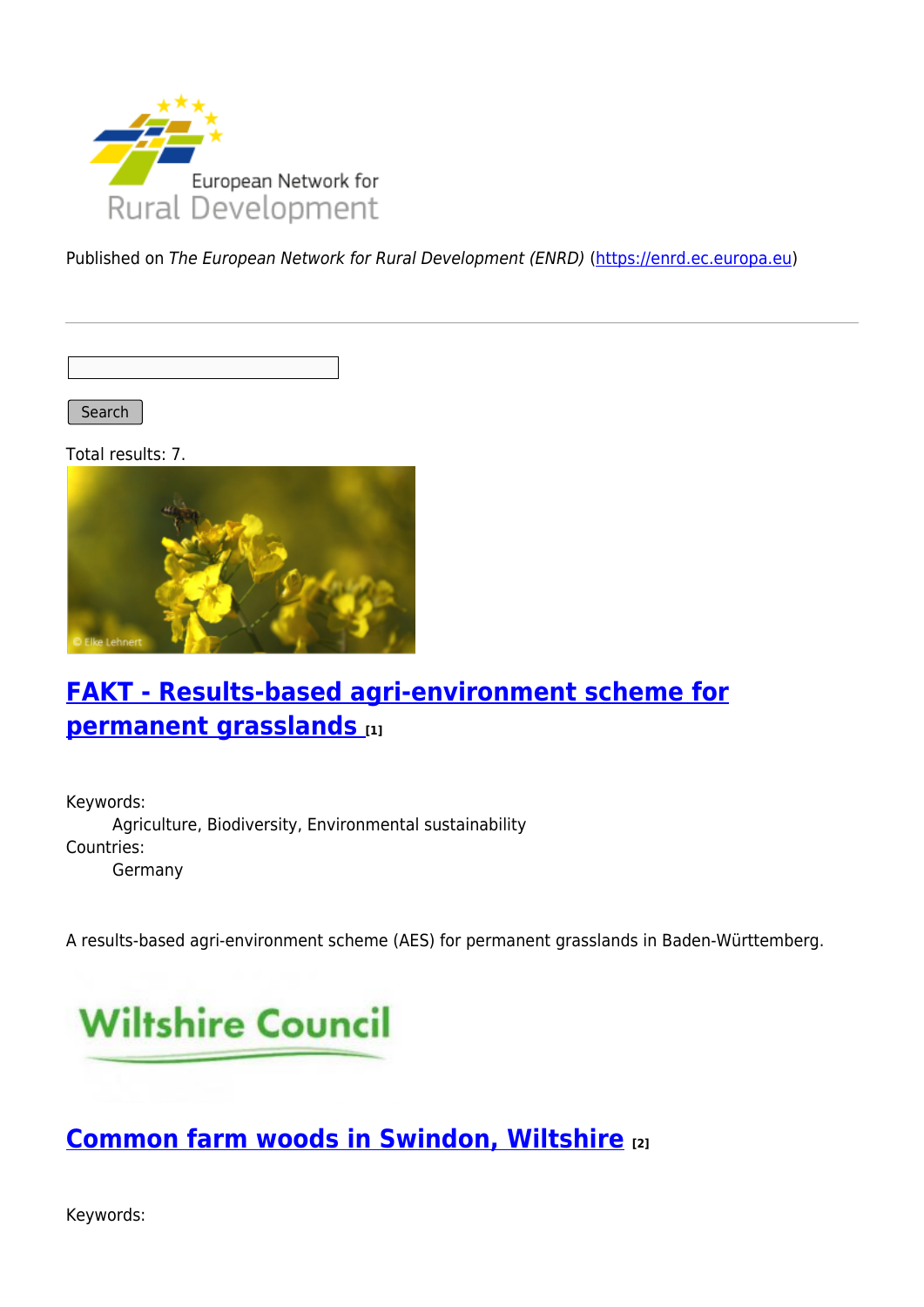Environmental protection, Environmental sustainability, Forestry, Natural resources, Nature conservation, Sustainability

Countries:

United Kingdom

Planting new woodland under a scheme in a partnership between Forestry services, a local authority and the local community.



# **[Allrounder Moor - Climate Protectors and Noah's Ark of](https://enrd.ec.europa.eu/projects-practice/allrounder-moor-climate-protectors-and-noahs-ark-biodiversity_en) [Biodiversity](https://enrd.ec.europa.eu/projects-practice/allrounder-moor-climate-protectors-and-noahs-ark-biodiversity_en) [3]**

Keywords:

Biodiversity, Environmental protection, Information & promotion activities, Natural resources, Nature conservation, Protected areas, Tourism, Water management, Youth

Countries:

Germany

Organising a series of educational events to raise awareness and interest about the environmental functions of the peatlands in Brandenburg.

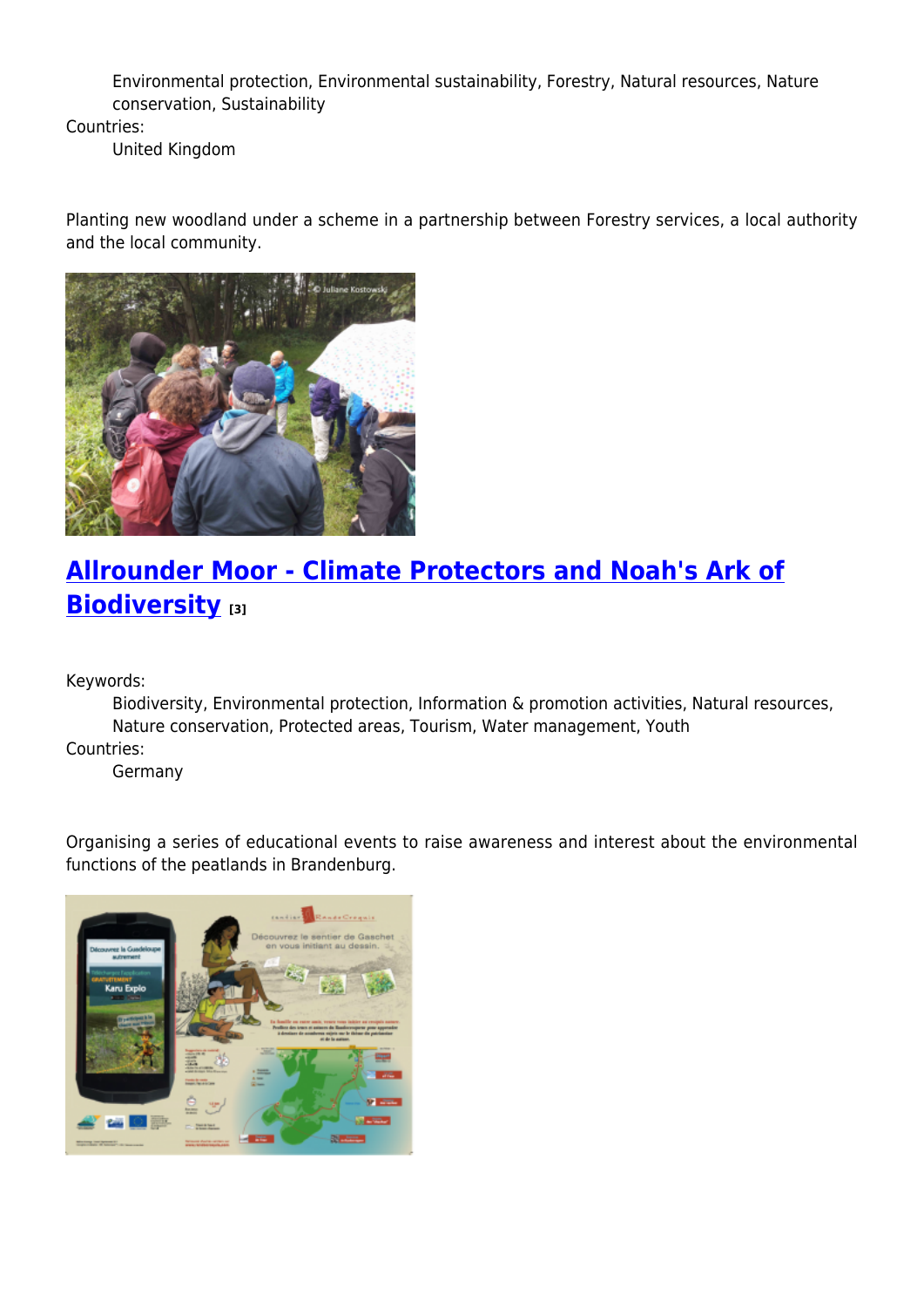## **[The Gaschet dam - Preserving the largest freshwater body](https://enrd.ec.europa.eu/projects-practice/gaschet-dam-preserving-largest-freshwater-body-guadeloupe_en) [in Guadeloupe](https://enrd.ec.europa.eu/projects-practice/gaschet-dam-preserving-largest-freshwater-body-guadeloupe_en) [4]**

Keywords:

Biodiversity, Environmental protection, Forestry, Nature conservation, Protected areas, Tourism Countries:

France

An afforestation project to protect the largest body of freshwater in Guadeloupe and improve the biodiversity in the surrounding area.



## **[Ivenack Treetop Trail](https://enrd.ec.europa.eu/projects-practice/ivenack-treetop-trail_en) [5]**

Keywords:

Biodiversity, Environmental protection, Nature conservation, Protected areas, Tourism Countries:

Germany

The construction of a treetop path that enhances visitors' experience in one of the oldest oak forests in Europe.

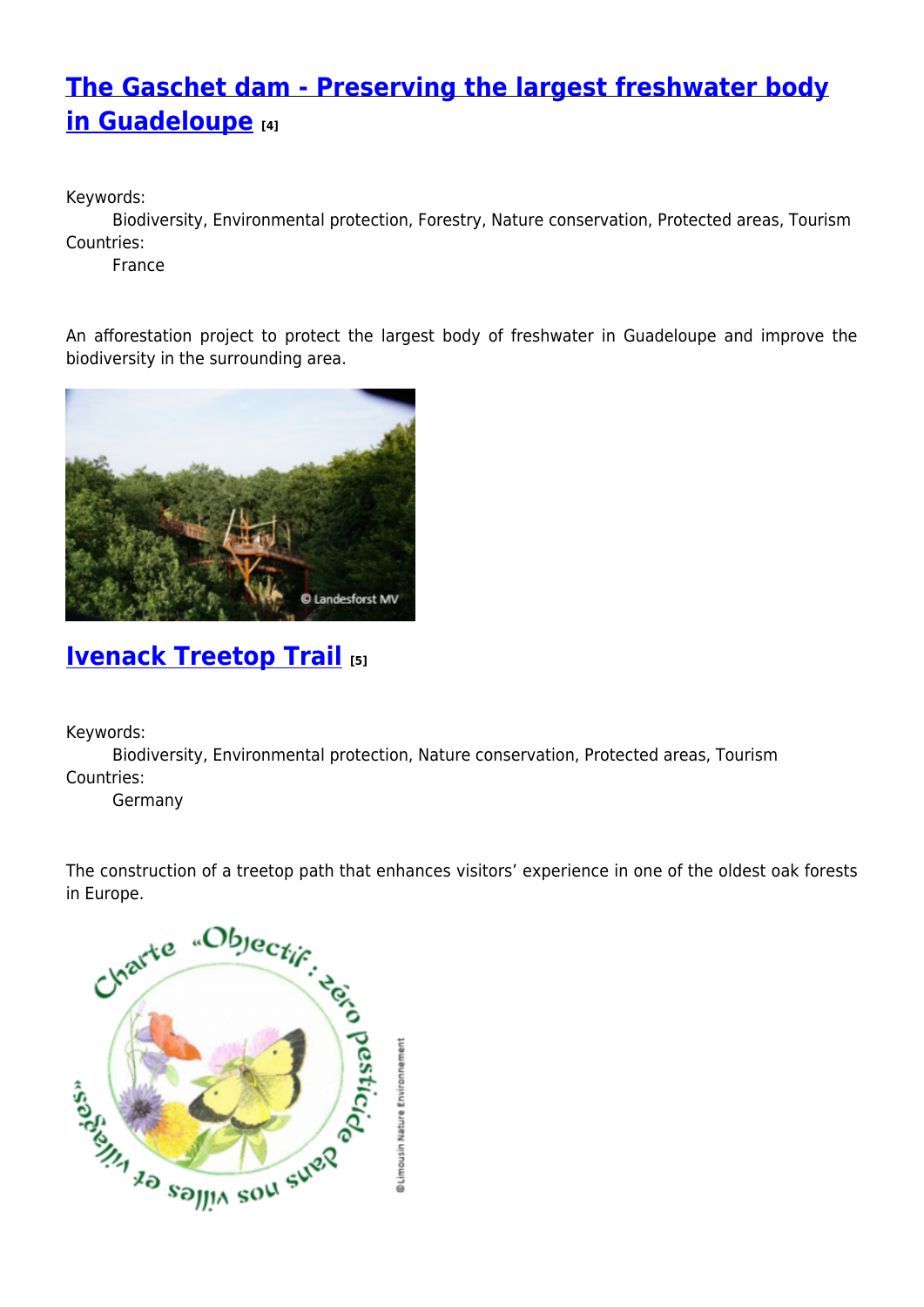## **["Zero pesticide in our villages and cities"](https://enrd.ec.europa.eu/projects-practice/zero-pesticide-our-villages-and-cities_en) [6]**

Keywords:

Biodiversity, Education & lifelong learning, Environmental protection, Nature conservation Countries:

France

A project that supported local municipalities in their campaign to reduce the use of pesticides by their citizens.



## **[FAKT - Catch crops for agriculture and horticulture](https://enrd.ec.europa.eu/projects-practice/fakt-catch-crops-agriculture-and-horticulture_en) [7]**

Keywords:

Agriculture, Environmental protection, Nature conservation, RDPs Countries:

Germany

Catch crops supported by the AEC measure in Baden-Württemberg play a key role in reducing the nitrate level in the region.

#### **Source URL:**

https://enrd.ec.europa.eu/projects-practice/\_en?project\_keywords\_filter=19753&amp%3Bamp%3Bproject\_country=All &amp%3Bamp%3Bfield\_enrd\_prj\_measure\_tid=All&amp%3Bamp%3Bfield\_enrd\_prj\_focus\_area\_tid=All&amp%3Bamp %3Bf%5B0%5D=im\_field\_enrd\_prj\_keywords%3A20461&amp%3Bf%5B0%5D=sm\_enrd\_eu\_countries%3ASweden&f%5 B0%5D=im\_field\_enrd\_prj\_keywords%3A19748&f%5B1%5D=im\_field\_enrd\_prj\_keywords%3A20473&f%5B2%5D=im\_fi eld\_enrd\_prj\_keywords%3A19747&f%5B3%5D=im\_field\_enrd\_prj\_focus\_area%3A17119&f%5B4%5D=im\_field\_enrd\_prj keywords%3A19762&f%5B5%5D=im\_field\_enrd\_prj\_keywords%3A20474&f%5B6%5D=im\_field\_enrd\_prj\_measure%3 A17099&f%5B7%5D=im\_field\_enrd\_prj\_keywords%3A20509&f%5B8%5D=im\_field\_enrd\_prj\_focus\_area%3A17126&f% 5B9%5D=sm\_enrd\_eu\_countries%3AGermany&f%5B10%5D=sm\_enrd\_eu\_countries%3AUnited%20Kingdom&f%5B11 %5D=im\_field\_enrd\_prj\_measure%3A17101&f%5B12%5D=sm\_enrd\_eu\_countries%3AFrance&f%5B13%5D=im\_field\_e nrd prj measure%3A17098&f%5B14%5D=im field enrd prj keywords%3A19730&f%5B15%5D=im field enrd prj foc us area%3A17120

### **Links**

[1] https://enrd.ec.europa.eu/projects-practice/fakt-results-based-agri-environment-scheme-permanent-grasslands\_en

[2] https://enrd.ec.europa.eu/projects-practice/common-farm-woods-swindon-wiltshire\_en